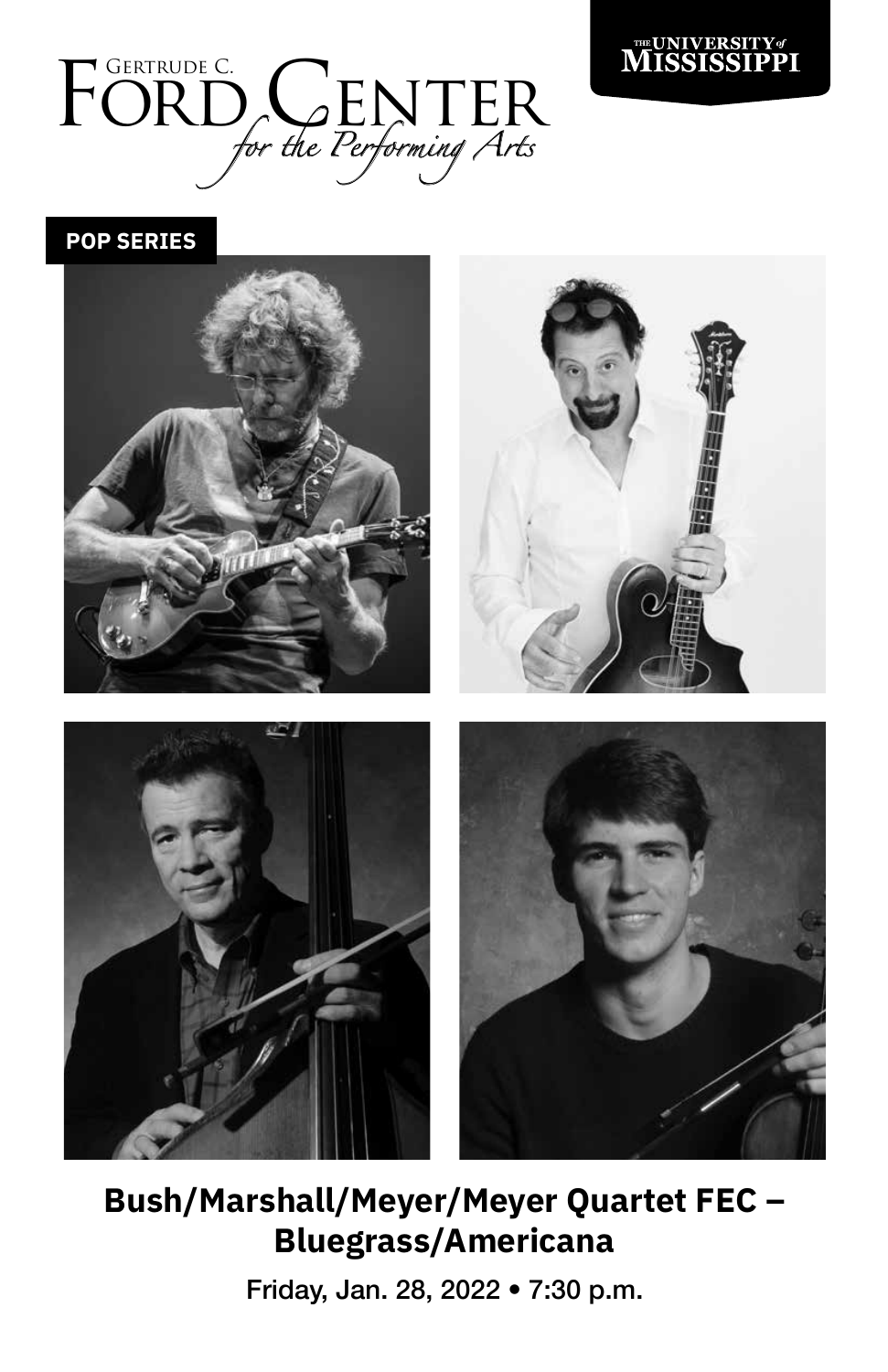# **About Gertrude Castellow Ford**



With an ever-inquisitive mind, Gertrude Castellow Ford fully embraced the arts. As a patron, an observer and a practitioner, Mrs. Ford engaged in a lifelong exploration of all things of beauty and inspiration. Exceedingly well-read in poetry and classic literature, Mrs. Ford was often at the center of spirited discussions about the merits of all manner of literary works. Always at the very foundation of her spirit was a great and sincere love of the arts and letters.

In keeping with a generations-old family tradition of philanthropy, Mrs. Ford established the Gertrude C. Ford Foundation in Jackson, Mississippi, with a very generous gift in 1991 to support the arts in Mississippi. In addition to the donation for the construction of the Ford Center, the Foundation supports the USA International Ballet Competition, the Mississippi Opera, Mississippi Museum of Art, University of Southern Mississippi Orchestra and many others.

Mrs. Ford died in September of 1996. She and her husband, Aaron Lane Ford, who was an Ackerman attorney and U.S. congressman representing what was Mississippi's 4th District, are buried in Cuthbert, a small town in southwest Georgia.

## **FORD CENTER STAFF**

## **UM BOX OFFICE STAFF**

#### **Gertrude Castellow Ford Center for the Performing Arts**

 351 University Avenue • Post Office Box 1848 • University, MS 38677-1848 662-915-7411 • fordcent@olemiss.edu • fordcenter.org



# **ABOUT THE ARTISTS**

# **Sam Bush**

From teen fiddle champion to groundbreaking mandolinist to universally revered "King of Telluride," there is only one Sam Bush. The son of Kentucky reared on Bill Monroe's bluegrass came of age in the counter-culture cyclone of the late '60s. In the genre's outsiders like the Osborne Brothers and The Dillards, Bush heard the future, and by the dawn of the 1970s was leading his own New Grass Revival, driven by the power of rock-and-roll and the freedom of improvisational jazz. Bush and his hippie co-conspirators changed the



bluegrass landscape, touring with Leon Russell, winning fans at festivals across the country, including favored status at Telluride, and recording Grammy-winning songs. At the group's peak, after taking aim at the top of the Country charts, Bush walked away. Subsequent stints with Emmylou Harris and Lyle Lovett brought him well-deserved recognition, numerous awards, and the gushing respect of a whole new generation of bluegrass upstarts. The once rebellious apprentice had become the genre's gold-standard master. And now, for fans everywhere, the DVD documentary telling Bush's full story, Revival: The Sam Bush Story, not only chronicles the life and career of the newgrass creator, but weaves an emotional, inspiring story about the risks and rewards of being a musical iconoclast.

# **Mike Marshall**

Mike Marshall made his Carnegie Hall debut at the age of 20 with jazz violin legend Stephane Grappelli as a member of the David Grisman Quartet. In 1985 he would perform in that famed hall with his own classical ensemble The Modern Mandolin Quartet in 1985.

Mike has been at the forefront of New Acoustic music for over 40 years having been the founding member of many groups including the Montreux Band, Psychograss, Choro Famoso and The Anger Marshall Band. He is indeed a living compendium of musical styles and has the ability to seamlessly blend his American roots background with a deep understanding of European classical music, Brazilian choro and other world music. Mike is a fluid Jazz improviser and a master on mandolin, guitar, mandocello and violin.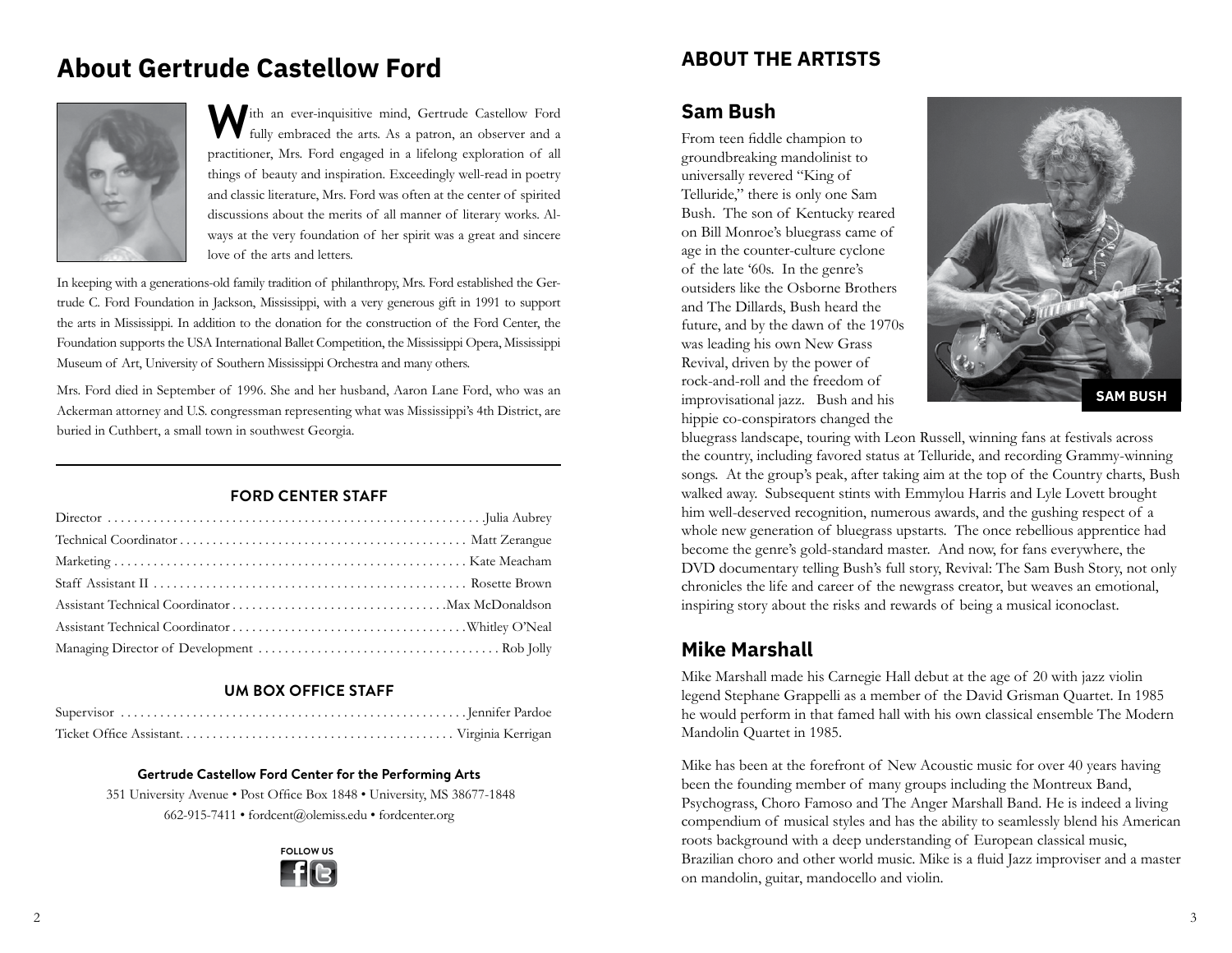Between 1999 and 2003 Mike collaborated with Joshua Bell, Edgar Meyer, Bela Fleck and Sam Bush on two separate projects. These groups toured the U.S.A. extensively and performed at the Aspen Music Festival, San Francisco Performances and Chamber Music at Lincoln Center, NY. Both ensembles were nominated for Grammy Awards for their Sony Classical releases.

In 2014 Mike was nominated for his third Grammy Award for his recording with the Turtle Island Quartet.

Currently Mike is touring with German mandolin virtuoso Caterina Lichtenberg. The two have released two cds on the Adventure Music label and have performed at the Carmel Bach Festival, The Savannah Music Festival, the Bach Haus Liepzig, Germany and the Rockygrass Bluegrass Festival in Colorado and have been soloists with the New Century Orchestra under Nadja Salerno-Sonnenberg, and Orchester l'arte del mondo from Cologne, Germany.



Their most recent recording is a CD of Johann Sebastian Bach duets performed on mandocello and mandolin.

Mike's past duet projects have included tours and Cds with mandolinists Chris Thile, violinist Darol Anger, bassist Edgar Meyer, Brazilian Mandolinist Hamilton de Holanda and pianists Jovino Santos Neto and Andy Narell. His recordings can be found on the Windham Hill, Sony Classical, Rounder, Sugar Hill and Compass labels as well his own Adventure Music label.

As a music educator Mike is committed to passing on his knowledge through a variety of channels. He currently directs the Mike Marshall School of Mandolin through the ArtistWorks on-line educational company where he is teaching hundreds of mandolinists from around the world. He has published six books on mandolin technique and has produced three video instruction DVDs.

Since 2012 Mike has been the director of the Acoustic Music Seminar at the Savannah Music Festival where he hand-selects fifteen of the brightest young acoustic music virtuosos from around the world (ages  $15 - 22$ ) for a week of intensive study and musical inspiration.

Between 2003 and 2015 Mike directed the Mandolin Symposium at the University of California in Santa Cruz with partner David Grisman and in 2017 he will

be launching the Global Mandolin Retreats project, which will be a mandolin educational experience located in various inspiring locations around the world.

Mike splits his time currently between his home in San Francisco, CA and Wuppertal, Germany where his wife, Caterina Lichtenberg holds the position of mandolin professor at the Cologne Music Conservatory.

# **Edgar Meyer**

In demand as both a performer and a composer, Edgar Meyer has formed a role in the music world unlike any other. Hailed by The New Yorker as "…the most remarkable virtuoso in the relatively un-chronicled history of his instrument", Mr. Meyer's unparalleled technique and musicianship in combination with his gift for composition have brought him to the fore. His uniqueness in the field was recognized by a MacArthur Award in 2002.



As a solo classical bassist, Mr. Meyer can be heard on a concerto album

with the St. Paul Chamber Orchestra conducted by Hugh Wolff featuring Bottesini and Meyer concertos both alone and with Yo-Yo Ma and Joshua Bell. He has also recorded an album featuring three of Bach's Unaccompanied Suites for Cello. Mr. Meyer was honored with his fifth Grammy® Award in 2015 for Best Contemporary Instrumental album for his Bass & Mandolin collaboration with Chris Thile.

As a composer, Mr. Meyer has carved out a remarkable and unique niche in the musical world. His music has been premiered and recorded by Emanuel Ax, Joshua Bell, Yo-Yo Ma, the Boston Symphony Orchestra, Bela Fleck, Zakir Hussain, Hilary Hahn, and the Emerson String Quartet, among others.

Collaborations are a central part of Mr. Meyer's work. He has been and remains a member of numerous groups whose members include Chris Thile, Bela Fleck, Zakir Hussain, Sam Bush, Jerry Douglas, Mark O'Connor, Yo-Yo Ma, Emanuel Ax, Joshua Bell, Mike Marshall, and Amy Dorfman, among others. His debut album in 1985 featured the first public appearance of Strength in Numbers, whose members were Bush, Douglas, Fleck, O'Connor, and Meyer.

Mr. Meyer began studying bass at the age of five under the instruction of his father and continued further to study with Stuart Sankey. In 1994 he received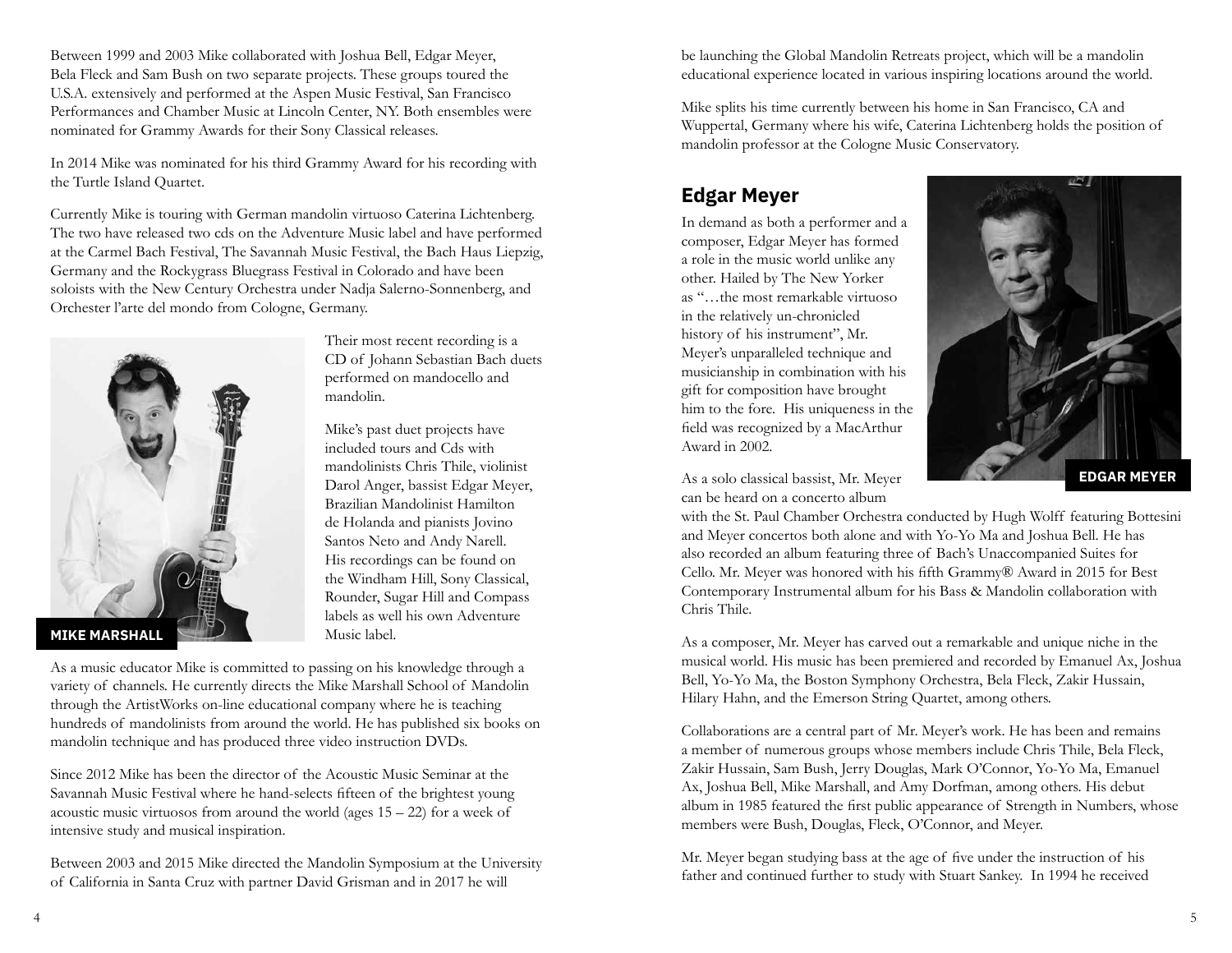the Avery Fisher Career Grant and in 2000 became the only bassist to receive the Avery Fisher Prize. Currently, he teaches bass in partnership with Hal Robinson at the Curtis Institute of Music in Philadelphia.

# **George Meyer**



Violinist and composer George Meyer has performed his own compositions at Chamber Music Northwest (Portland, Oregon), the Telluride and RockyGrass Bluegrass Festivals, and the Savannah Music Festival. in 2016 Ensemble Quodlibet premiered his Concerto Grosso for string quartet and orchestra in New York City. His other performances include those at the Rome Chamber and Aspen Music Festivals. He has appeared with his father Edgar Meyer and with Sam Bush, Jerry Douglas, and Mike Marshall. After graduating from Harvard in 2015 with an English degree, he began a master's degree in violin at Juilliard in 2016.



(662) 236-WINE (9463)

Thank You

#### **Friendship Tree Sculpture**

#### **TRUNK**

Gertrude C. Ford Foundation - \$100,000 Mr. and Mrs. Samuel B. Haskell, III - \$50,000 Ms. Nancye B. Starnes - \$50.000

#### BOUGH - \$35,000

In Honor of Chancellor Robert C. Khayat

BOUGH - \$25,000

In Honor of Chancellor Robert C. Khayat

#### ACORN - \$10,000

Kathryn Brewer Black Carr Family Charitable Trust Dr. and Mrs. Steven T. Case Bill and Carole Dye Ron and Nancy Harper Dr. Billy and Rebecca Long Susan and Tom Meredith Dr. Jim and Mary Sharp Rayner Mr. Stephen Eric Rowell Dr. and Mrs. Ralph B. Vance, Sr. Sharon and Jeffrey S. Vitter Dr. Margaret A. Wylde

#### LEAF - \$1,000

Dot and Bert Allen Dr. David D. and Mrs. Loree G. Allen Janet and Olen Akers Julia and Robert Aubrey Mrs. Lucy Banks Linda Biernacki Becki and Art Bressler, Jr. Rex Harrison Brunt

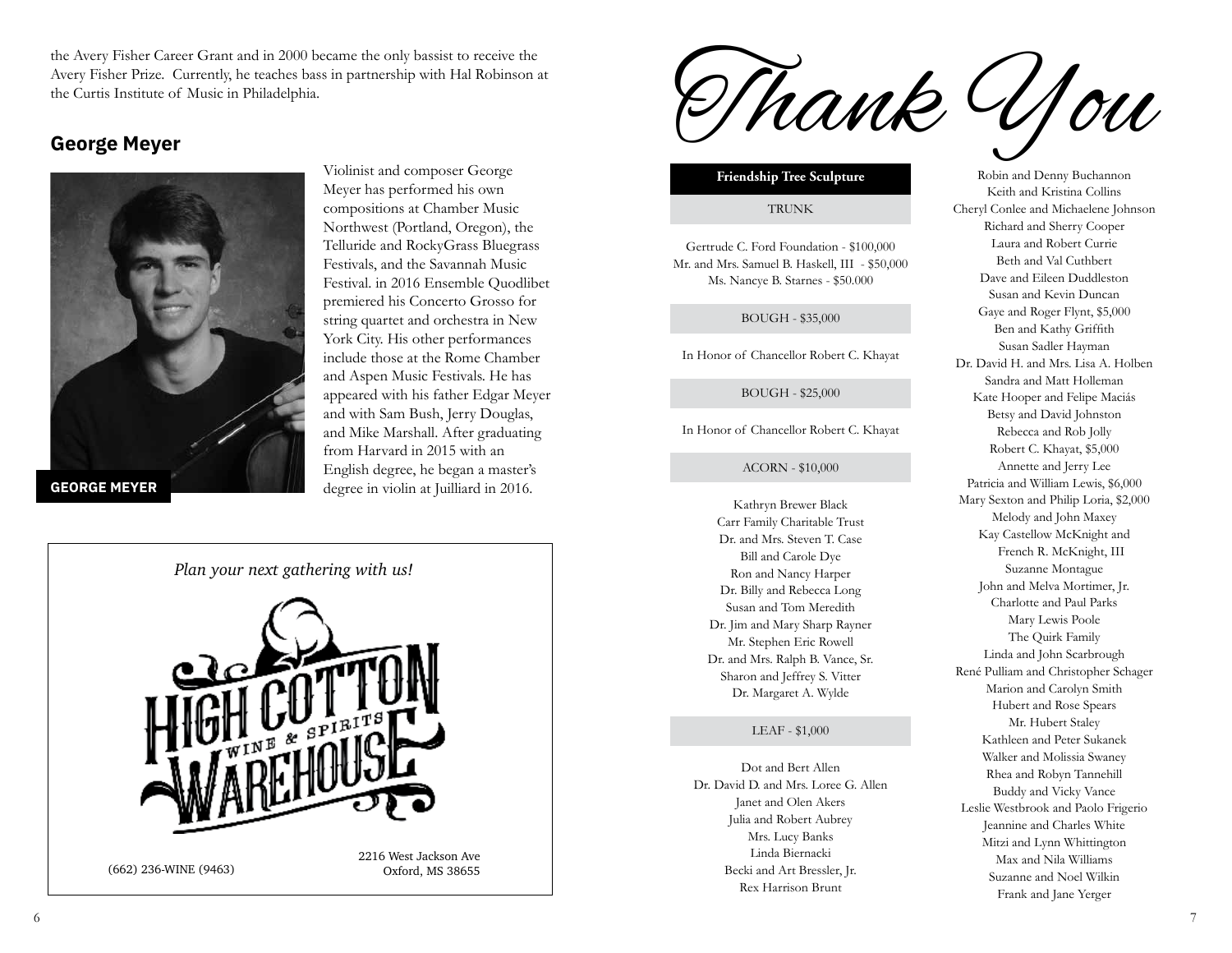#### **Endowed Funds**

Gertrude C. Ford Foundation: Cheryle and Stephen Sims Gayle and Tom Papa Helen and John Lewis

Dr. Robert C. Khayat Clancy Collins White Mr. and Mrs. Samuel B. Haskell III Nancye B. Starnes Joc and Leigh Anne Carpenter - Madison Charitable Fund

### **Boxholders**

Chancellor Glenn and Mrs. Emily Boyce Mr. and Mrs. Curtis R. Downs Mr. and Mrs. S. Lawrence Farrington Mr. and Mrs. J. P. Hughes, Jr. Chancellor's House, N. David and Gayle Porter Hardy Reed, LLC

# **Friends of the Ford Center**

as of January 24, 2022

## **PRODUCER**

Dr. Margaret A. Wylde - \$10,000 Ginny and George Abraham Martha King Bending Dr. & Mrs. Steven T. Case Richard and Sherry Cooper Lassie and Harry Flowers Ron and Nancy Harper Dr. Robert C. Khayat Susan and Tom Meredith Dr. and Mrs. Ralph B. Vance, Sr.

## **DIRECTOR**

Lucius F. Sams, Jr. - \$1500 Doctors Alan and Debra Spurgeon - \$1,500 Julia and Robert Aubrey Natalie and Bobby Bailess Carol Jo Barnes

Stephanie and Richard Barrett Rex Harrison Brunt Denny N. and Robin C. Buchannon Alice Clark Keith and Kristi Collins Eileen and Dave Duddleston Drs. William and Carole Dye Dr. and Mrs. E. G. Ellis Lassie and Harry Flowers Gaye P. Flynt Drs. Mark and Susan Gunn Dr. Edward and Jean Hill Paula and Randy James David and Elizabeth Johnston Sandra W. Krieger in honor of Lawrence Farrington Mrs. Nancy S. Krpec Rebecca and Billy W. Long Patty and William Lewis Dr. and Mrs. William S. Mayo John Arthur and Melva Mortimer Linda and John Scarbrough JoAnn Stefani Mr. and Mrs. Brian K. Walkington Nell Burns Wall Mrs. Rosalie M. Willett Beth and Jack Yates

## **ARTIST**

Ygondine Sturdivant Creasy - \$800 Becki and Art Bressler Candice and Marty Carr Mary Ann and Don L. Fruge' Carolyn W. and Randel C. Gibson Ben and Kathy Griffith Dr. and Mrs. Bruce Longest Philip Loria and Mary Sexton-Loria Mr. and Mrs. C. D. Martin Margaret Morse Vera and Flip Phillips Mr. and Mrs. Lee W. Randall Mrs. Judy Seely Dr. and Rev. Edward B. Sisson Hubert and Rose Spears Lisa G. and Adam Stone Tom and Sherry Storey Kathy and Peter Sukanek Jimmy and Theda Tatum Anne and Jerry Veazey

Dr. and Mrs. Noel E. Wilkin Michael and Brooke Worthy Mr. and Mrs. Frank M. Yerger The Younger Foundation

## **SPONSOR**

Dr. Ben F. Banahan III Mr. and Mrs. Irwin W. Bell Wanda B. and Charles W. Broun III Rob and Laura Butler Jane Thomas Chapman Karan and Eric Clark Beverly and Kevin Cole Philip G. Cooker Rebecca and Arlen Coyle Claire and Dick Dickerson Dr. and Mrs. Danny H. Dickey Hal Freguson Dr. and Mrs. Clark Ethridge Steve and Cynthia Greenhaw Ms. Alice Laird Hammond Jeff and Gale Hammond Jane Hammond Mr. and Mrs. Donald E. Helms Dr. and Mrs. Frank S. Hill Jr. Rebecca Hodges and Lane Greenlee Ed and Betsy Holcomb Martha Stevens Huckins Susan and Jim Johnstone Catherine and Dean Kidd Ms. Leone Davis King Mr. Terry K. League Annette and Jerry Lee Dr. Gary Lockheimer and Ms. Juanita Boutin Mr. and Mrs. Frank Mitchener Jr. Rodney and Sharon Moore Dr. John C. Neill Mary Ann O'Brien Janet and Al Povall Gene and Lyn Price Randy and Carol Rawlings Dr. and Mrs. R. Pickett Scruggs

Suzette D. Shelmire Steve and Anne Shirley Marquis and Rachel Sledge Dot and Briggs Smith Jim and Elizabeth Stephens Mr. and Mrs. Thomas B. Storey Jr. Dr. and Mrs. Earl Stubblefield Amanda Povall Tailyour Jean Tatum Julia H. Thornton Dr. and Mrs. Todd Threadgill Ms. Nina Stubblefield Tollison W. Clifton and Barrie Van Cleave Buddy and Vicky Vance Steve and Rosie Vassallo Dr. and Mrs. Alan Williams Max and Nila Williams Mr. and Mrs. Vance L. Witt

# **FAN**

Warren and Janis Black Joe and Linda Boisse Dr. Carol A. Britson Jim and Dianne Catt Randy and Jeanine Erwin Mr. and Mrs. Micah J. Ginn in honor of Neil Quirk Mr. and Mrs. Heyward Green James and Jennye Heidelberg Gayle and Michael Henry Kay and Carson Hughes Mr. Max Davis Hipp Mr. and Mrs. Robert K. Jordan Bettye Parham Mr. and Mrs. Henry Paris Ms. Carolyn S. Smith Dr. and Mrs. W. A. Spencer Mr. and Mrs. Mike Staten Ms. Jene Jensen Stevens Ms. Amanda Trailyour Mr. and Mrs. David K. Wells Debora R. and Mitchell R. Wenger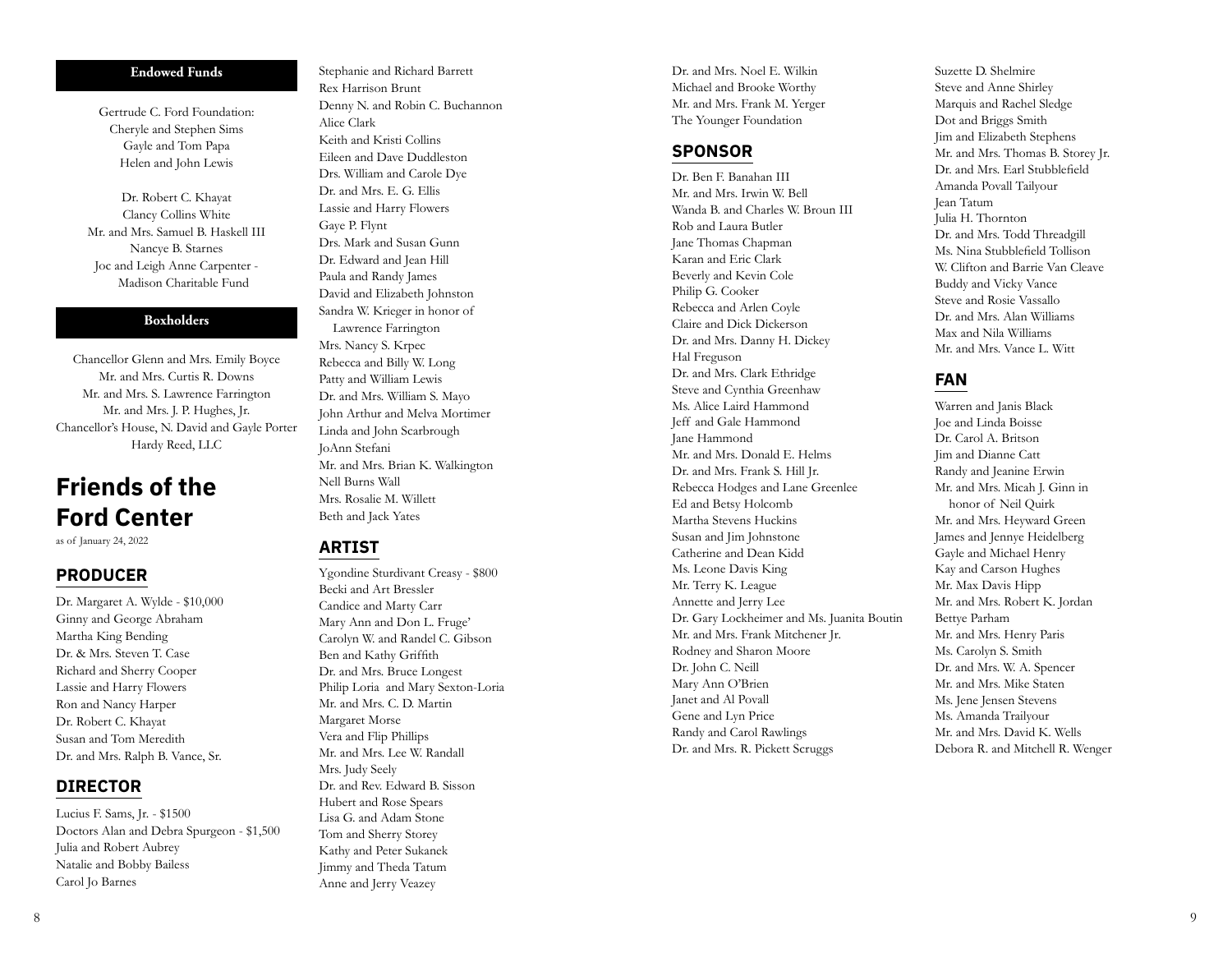| I                     |
|-----------------------|
|                       |
| ī<br>:<br>:<br>:<br>l |
| J<br>Í<br>١           |
|                       |
| Ì                     |

| Ford Center Benefits<br>Friends of the                            | Producer<br>\$2,500 | <b>Director</b><br>\$1,000 | <b>Artist</b><br>\$500 | Sponsor<br>\$300 | Fan<br>\$150 |
|-------------------------------------------------------------------|---------------------|----------------------------|------------------------|------------------|--------------|
| Listing in Event Program and Lobby Friends Roll                   | ×                   | ×                          | ×                      | ×                | ×            |
| Early Order for Series Tickets                                    | ×                   | ×                          | ×                      | ×                |              |
| Ford Center Cloisonné Ornament                                    | ×                   | ×                          | ×                      |                  |              |
| Guaranteed Seat Selection if tickets purchased by August 15, 2021 | ×                   | ×                          |                        |                  |              |
| One Reserved Parking Pass for Season Ticket Holders               | ×                   |                            |                        |                  |              |

| <b>Ford Center Benefits</b><br>Friends of the                               | Producer<br>\$2,500                                                                      | <b>Director</b><br>\$1,000                                                              | <b>Artist</b><br>\$500 | Sponsor<br>\$300                                                            | \$150<br>Fan |
|-----------------------------------------------------------------------------|------------------------------------------------------------------------------------------|-----------------------------------------------------------------------------------------|------------------------|-----------------------------------------------------------------------------|--------------|
| Listing in Event Program and Lobby Friends Roll                             | $\boldsymbol{\times}$                                                                    | $\boldsymbol{\times}$                                                                   | $\boldsymbol{\times}$  | $\times$                                                                    | ×            |
| ries Tickets<br>Early Order for Ser                                         | ×                                                                                        | ×                                                                                       | ×                      | ×                                                                           |              |
| Ford Center Cloisonné Ornament                                              | ×                                                                                        | ×                                                                                       | ×                      |                                                                             |              |
| if tickets purchased by August 15, 2021<br><b>Guaranteed Seat Selection</b> | ×                                                                                        | ×                                                                                       |                        |                                                                             |              |
| Season Ticket Holders<br>king Pass for<br>Parl<br><b>One Reserved</b>       | $\boldsymbol{\times}$                                                                    |                                                                                         |                        |                                                                             |              |
| PATRON INFORMATION Please print all information.                            | <b>FRIENDS PAYMENT INFORMATION</b>                                                       |                                                                                         |                        |                                                                             |              |
| Name(s)                                                                     |                                                                                          |                                                                                         |                        |                                                                             |              |
| Address                                                                     | $\square$ I/We would like to contribute to the Friends program right now.                | Enclosed is my tax-deductible contribution of \$                                        |                        |                                                                             |              |
| City/State/ZIP                                                              | $\Box$                                                                                   | payable to the University of Mississippi Foundation.<br>I have enclosed my check for \$ |                        |                                                                             |              |
| Preferred Phone                                                             | $\Box$ Visa<br>$\Box$                                                                    | Please charge my Friends of the Ford Center membership.<br>MasterCard                   |                        | not be charged to American Express)<br>$\Box$ American Express (Tickets may |              |
| Email                                                                       | Account number                                                                           |                                                                                         |                        |                                                                             |              |
| Name as you wish it to appear in                                            | Exp. Date                                                                                |                                                                                         |                        | <b>CVV</b>                                                                  |              |
| "Friends of the Ford Center" listings                                       | Name as it appears on card<br>Signature                                                  |                                                                                         |                        |                                                                             |              |
|                                                                             |                                                                                          |                                                                                         |                        |                                                                             |              |
| PLEASE MAIL TO:<br>UM Box Office                                            | You may also Join the Friends of the Ford Center online at<br>www.fordcenter.org/support |                                                                                         |                        | □ I joined online!                                                          |              |
| 1848<br>University, MS 38677-<br>P.O. Box 1848                              |                                                                                          |                                                                                         |                        |                                                                             |              |
|                                                                             |                                                                                          |                                                                                         |                        |                                                                             |              |